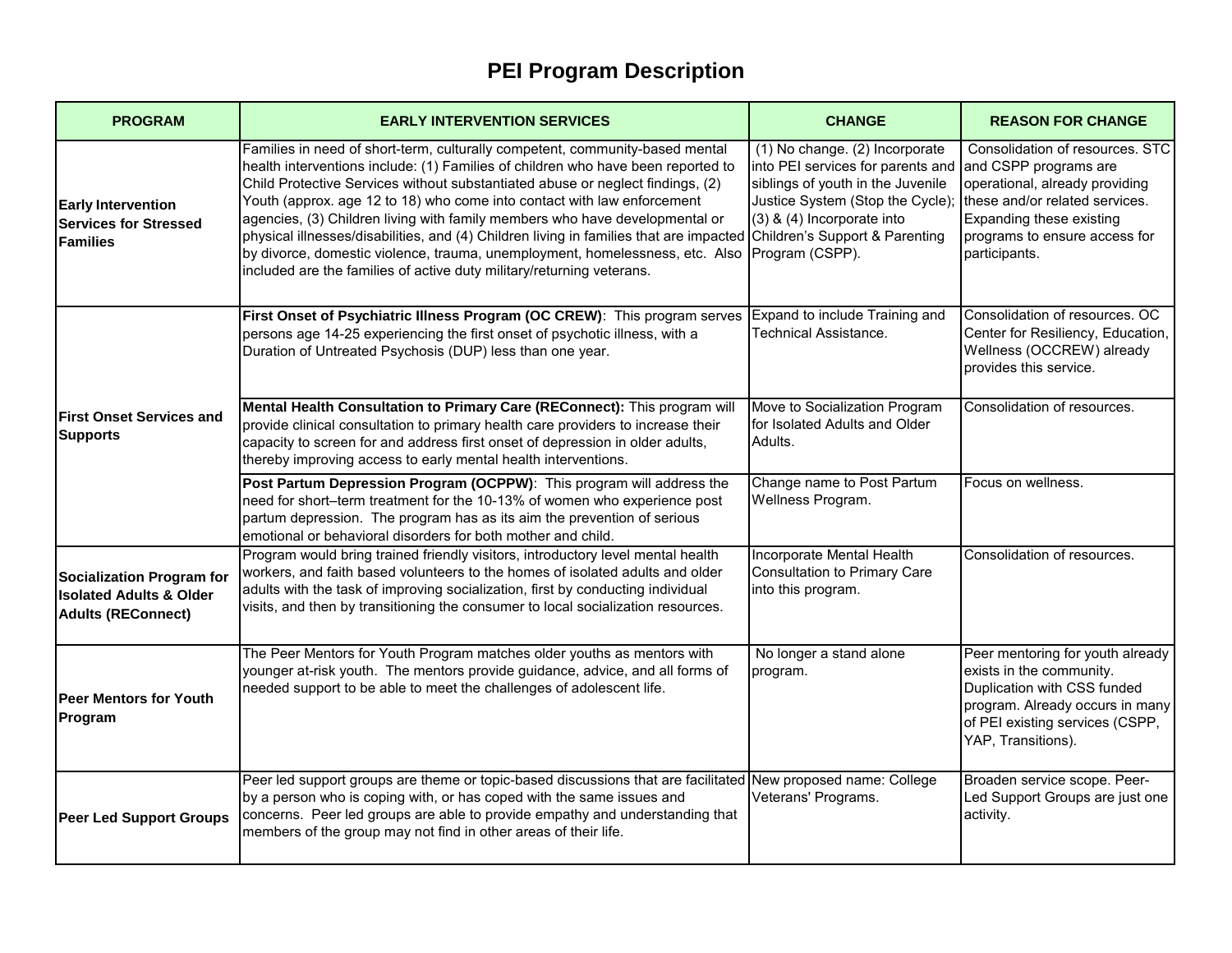| <b>PROGRAM</b>                                                     | <b>SCHOOL-BASED SERVICES</b>                                                                                                                                                                                                                                                       | <b>CHANGE</b>                                                                                                                                     | <b>REASON FOR CHANGE</b> |
|--------------------------------------------------------------------|------------------------------------------------------------------------------------------------------------------------------------------------------------------------------------------------------------------------------------------------------------------------------------|---------------------------------------------------------------------------------------------------------------------------------------------------|--------------------------|
| <b>School Based Mental</b><br><b>Health Services</b>               | School-based collaboratives providing parent education, individual/group<br>counseling, crisis intervention, case management, community linkages, referrals,<br>educational groups, screening and early intervention, substance abuse<br>Iprevention and intervention.             | No change.                                                                                                                                        | No change.               |
| <b>Positive Behavioral</b><br>Interventions and<br><b>Supports</b> | PBIS is a broad range of systemic and individualized strategies for achieving<br>important social and learning outcomes while preventing problem behavior and<br>emotional distress. PBIS is implemented using a three-tiered, strategic<br>approach.                              | The program description may be Remove brand name.<br>changed to a broader scope<br>rather than focusing on PBIS as<br>an evidence-based practice. |                          |
| <b>Violence Prevention</b><br><b>Education</b>                     | Examples of Violence Prevention Education include gang prevention education,<br>safe and healthy lifestyles, character education, reducing children's exposure to<br>violence (including domestic, dating and gun violence) media literacy, and skills<br>lin conflict resolution. | No change.                                                                                                                                        | No change.               |
| <b>School Readiness</b><br><b>Program (Connect the</b><br>Tots)    | On-site comprehensive developmental / behavioral screenings, professional<br>services, early care and education/training, and consultation to identify children<br>with developmental/ behavioral concerns and to refer them for further<br>lassessment and intervention.          | No change.                                                                                                                                        | No change.               |

| <b>PROGRAM</b>                                         | <b>OUTREACH AND ENGAGEMENT SERVICES</b>                                                                                                                                                                                                                                                                                                                                                                                            | <b>CHANGE</b>                                              | <b>REASON FOR CHANGE</b> |
|--------------------------------------------------------|------------------------------------------------------------------------------------------------------------------------------------------------------------------------------------------------------------------------------------------------------------------------------------------------------------------------------------------------------------------------------------------------------------------------------------|------------------------------------------------------------|--------------------------|
| <b>Information and Referral</b><br><b>Services</b>     | Specialized assistance to callers who may be at risk of emotional, behavioral, or<br>mental health conditions and provide easy and immediate access, information<br>and referral assistance to culturally competent prevention and early intervention<br>services as needed.                                                                                                                                                       | No change except moving to<br>System Enhancements.         | No change.               |
| <b>IPEI Outreach and</b><br><b>Engagement Services</b> | Outreach and engagement provided to all PEI target populations by community<br>organizations (e.g., non-profits, schools, community agencies, health care<br>providers, shelters, first responders, judicial system, correctional system, etc.)<br>who have developed trust with the community and have contact with<br>individuals/families who require assistance in accessing prevention and/or early<br>intervention services. | Incorporate Promotora Model as Reduce overlap.<br>la tool. |                          |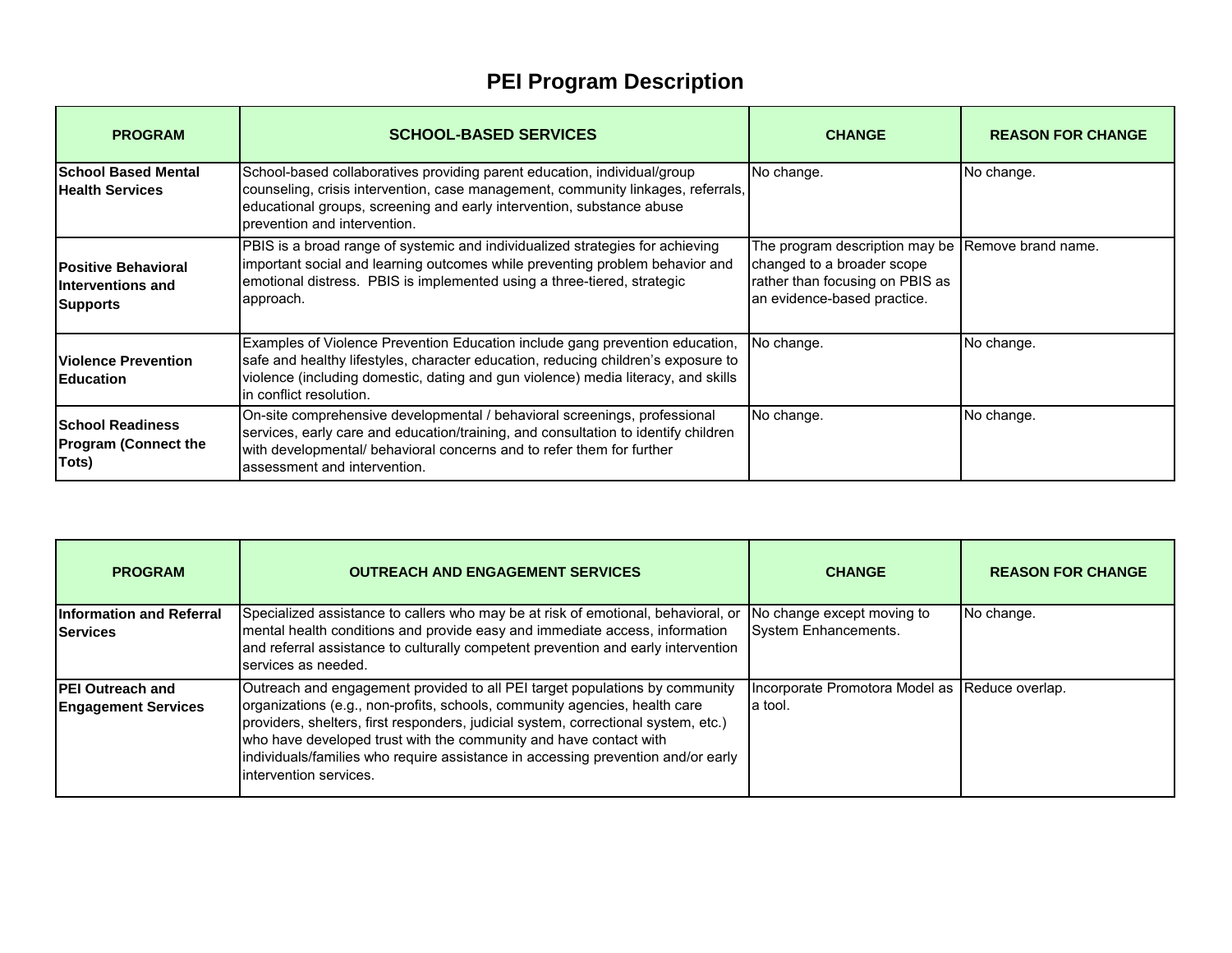| <b>PROGRAM</b>                                                         | <b>PARENT EDUCATION AND SUPPORT SERVICES</b>                                                                                                                                                                                                                                                                                                                                                                                                                               | <b>CHANGE</b>                                                                    | <b>REASON FOR CHANGE</b>                     |
|------------------------------------------------------------------------|----------------------------------------------------------------------------------------------------------------------------------------------------------------------------------------------------------------------------------------------------------------------------------------------------------------------------------------------------------------------------------------------------------------------------------------------------------------------------|----------------------------------------------------------------------------------|----------------------------------------------|
| <b>Family to Family Support</b>                                        | Advocacy, technical assistance and ongoing support for families who may be in<br>need of Mental Health Services through a network of parent support groups<br>throughout the county for families of children with special needs. These families<br>provide support and share the knowledge they have gained through their<br>experience navigating the system.                                                                                                             | All three programs are folded<br>linto Parent Education and<br>Support Services. | Remove brand names.                          |
| <b>Parent Empowerment</b><br>Program                                   | Parent Empowerment Program (PEP) trains parents/guardians, educators, law<br>enforcement and others to meet the behavioral and academic needs of youth<br>who are self referred or referred by the Court, Probation or police.                                                                                                                                                                                                                                             |                                                                                  |                                              |
| <b>Training Programs For</b><br><b>Parents</b>                         | The Parent Training Program targets families with children ages 0-12. The<br>parenting groups would target, at minimum, four age groups and address each<br>group's needs (e.g. based on developmental stages, family needs, etc.) and<br>deliver prevention and intervention skills via the evidence-based Community<br>Parent Education (COPE) model, which teaches parenting skills through<br>interactive, small parent-led group discussions.                         |                                                                                  |                                              |
| <b>Triple P- Continuum of</b><br><b>Care Parenting Services</b>        | A best practice parent education curriculum and parenting model that offers<br>varying interventions that include increasing community awareness of parenting<br>resources, primary health care intervention providing anticipatory developmental<br>guidance, and interventions for parents of children with mild, moderate or severe<br>behavior difficulties.                                                                                                           | Remove brand name.                                                               | Currently funds Youth As<br>Parents program. |
| <b>Promotora Model-</b><br><b>Community Health</b><br><b>Educators</b> | The Promotora (or Health Promoter in English) Model uses a community<br>educator approach to educate and provide resources for communities, using<br>trusted community members who are already entrenched in specific<br>communities (Latino, API, OA, etc) and who go into their communities to provide<br>parents/caregivers (including other family members such as grandparents) with<br>parenting education and resources to assist at-risk children and adolescents. | Fold into Outreach and<br>Engagement program.                                    | Reduce overlap.                              |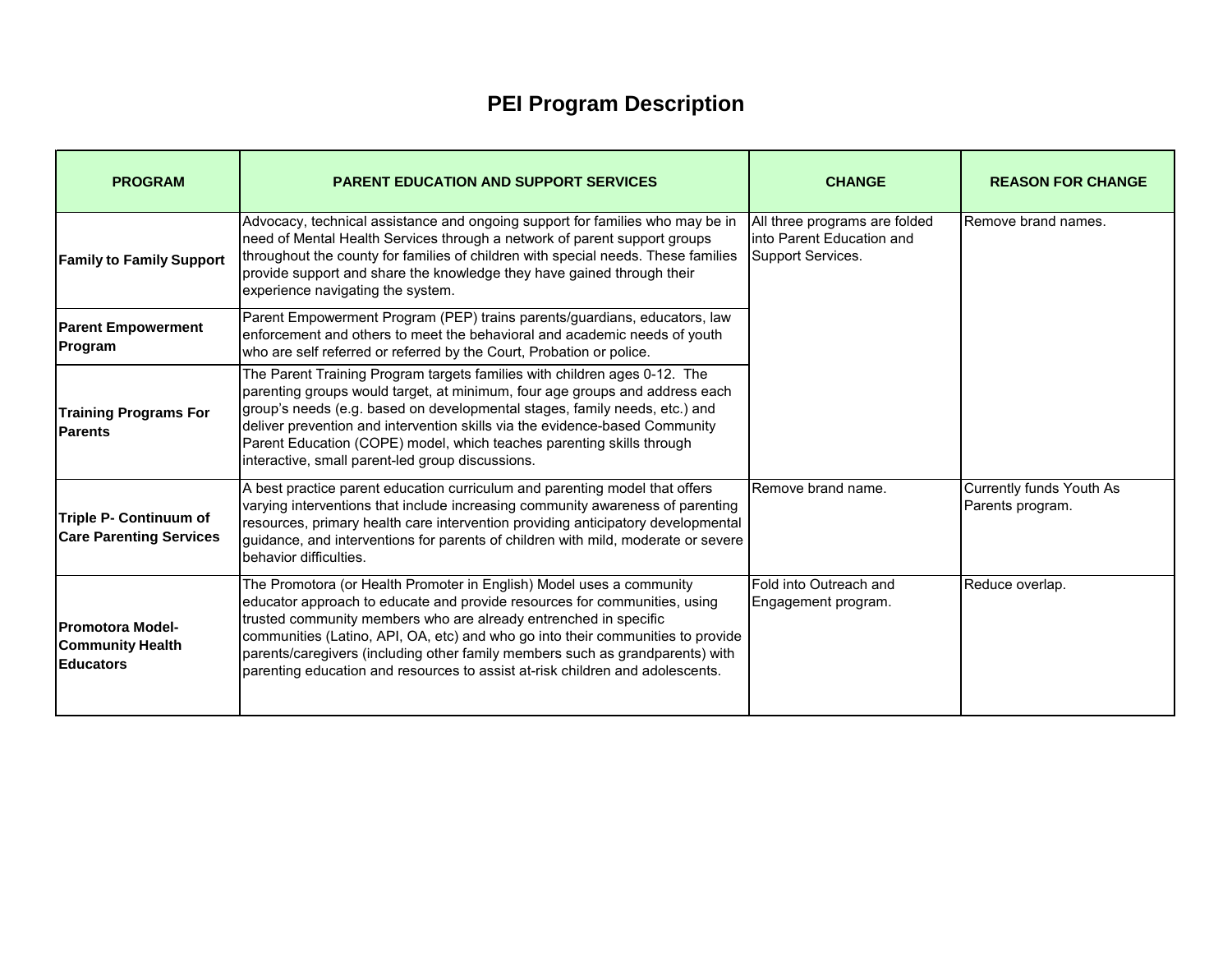| <b>PROGRAM</b>                                                                                             | <b>PREVENTION SERVICES</b>                                                                                                                                                                                                                                                                                                                                                             | <b>CHANGE</b>                                                                                                                                                                               | <b>REASON FOR CHANGE</b>                                                                                                                                |
|------------------------------------------------------------------------------------------------------------|----------------------------------------------------------------------------------------------------------------------------------------------------------------------------------------------------------------------------------------------------------------------------------------------------------------------------------------------------------------------------------------|---------------------------------------------------------------------------------------------------------------------------------------------------------------------------------------------|---------------------------------------------------------------------------------------------------------------------------------------------------------|
| <b>PEI Mental Health</b><br><b>Consultants</b>                                                             | Professional consultants providing technical assistance, program planning and<br>training to preschools, schools, health clinics child care and other organizations<br>that are looking to expand their behavioral health expertise through clinical and<br>non-clinical interventions.                                                                                                | Incorporate into Behavioral<br>Health Response Services.                                                                                                                                    | Improve program efficiency and<br>coordination of services.                                                                                             |
| <b>Children of Substance</b><br>Abusers and/or Mentally III<br><b>Parents (CSPP)</b>                       | One-on-one counseling and counselor-facilitated youth resiliency groups will<br>help these at-risk children reduce their risk factors and enhance their protective<br>factors and well being.                                                                                                                                                                                          | Change name to Children's<br>Support and Parenting Program.<br>Expand services to add target<br>populations from #3 & #4 in<br>Early Intervention Services for<br><b>Stressed Families.</b> | Broaden the scope. Expand<br>services based on request of<br>participants. Existing Stop the<br>Cycle Program already serves<br>this target population. |
| <b>PEI Services for Parents</b><br>and Siblings of Youth in<br>the Juvenile Justice<br><b>System (STC)</b> | Prevention and early intervention services for siblings will address such issues<br>as academic performance, substance abuse, gang involvement, mental health<br>and behavioral problems in an effort to reinforce resiliency, positive social<br>behaviors, parenting skills and protective factors.                                                                                  | Expand services to add target<br>population from #2 in Early<br>Intervention Services for<br><b>Stressed Families.</b>                                                                      | Broaden the scope. Expand<br>services based on request of<br>participants. Existing Stop the<br>Cycle Program already serves<br>this target population. |
| Youth Development and<br><b>Resiliency</b><br><b>Resources/Training</b>                                    | Trained staff at community agencies and/or schools who promote youth<br>strengths and build youth connectedness to their school and community by<br>providing opportunities for at-risk youth to demonstrate and practice life skills<br>(i.e. public speaking, letter writing, facilitation, decision-making), development<br>and delivery of activities that are meaningful to them. | Incorporate Youth Development<br>and Resiliency into Transition<br>Services. Move to School-<br>Focused Services.                                                                           | Reduce overlap. Skill building<br>services already being offered by<br><b>Transition Services.</b>                                                      |
| <b>Transition Services</b>                                                                                 | An array of support services designed to assist at-risk adolescents and young<br>adults experiencing some type of transition in their lives by providing them with<br>linkages to educational opportunities, extended case management, mentors,<br>skill building workshops, tutoring, emancipation, employment assistance, etc.                                                       |                                                                                                                                                                                             |                                                                                                                                                         |

| <b>PROGRAM</b>                                | <b>SCREENING AND ASSESSMENT SERVICES</b>                                                                                                                                                                                    | <b>CHANGE</b>                                                                | <b>REASON FOR CHANGE</b>                                   |
|-----------------------------------------------|-----------------------------------------------------------------------------------------------------------------------------------------------------------------------------------------------------------------------------|------------------------------------------------------------------------------|------------------------------------------------------------|
| <b>Screening Tools and</b><br><b>Training</b> | Simple assessment and screening tools and training provided to established<br>community based organizations to identify individuals who might warrant a<br>referral for further evaluation and/or mental health services.   | Fold into Training Administrative<br>Services Organization (ASO)             | To reassess training needs.                                |
| <b>Professional Assessors</b>                 | Integration of professional assessors into established community based program Currently funds Veterans' Court<br>and agency staffs to provide screening and assessment, consultation and<br>linkage and referral services. | program. Move to Community-<br><b>Focused Services.</b>                      | No change.                                                 |
| <b>Mobile Assessment Team</b>                 | Mobile assessment services available to community based organizations, health<br>care clinics and practitioners, and other locations throughout the County.                                                                 | Regroup/incorporate into<br>Behavioral Health Response<br><b>I</b> Services. | Regroup to improve program<br>efficiency and coordination. |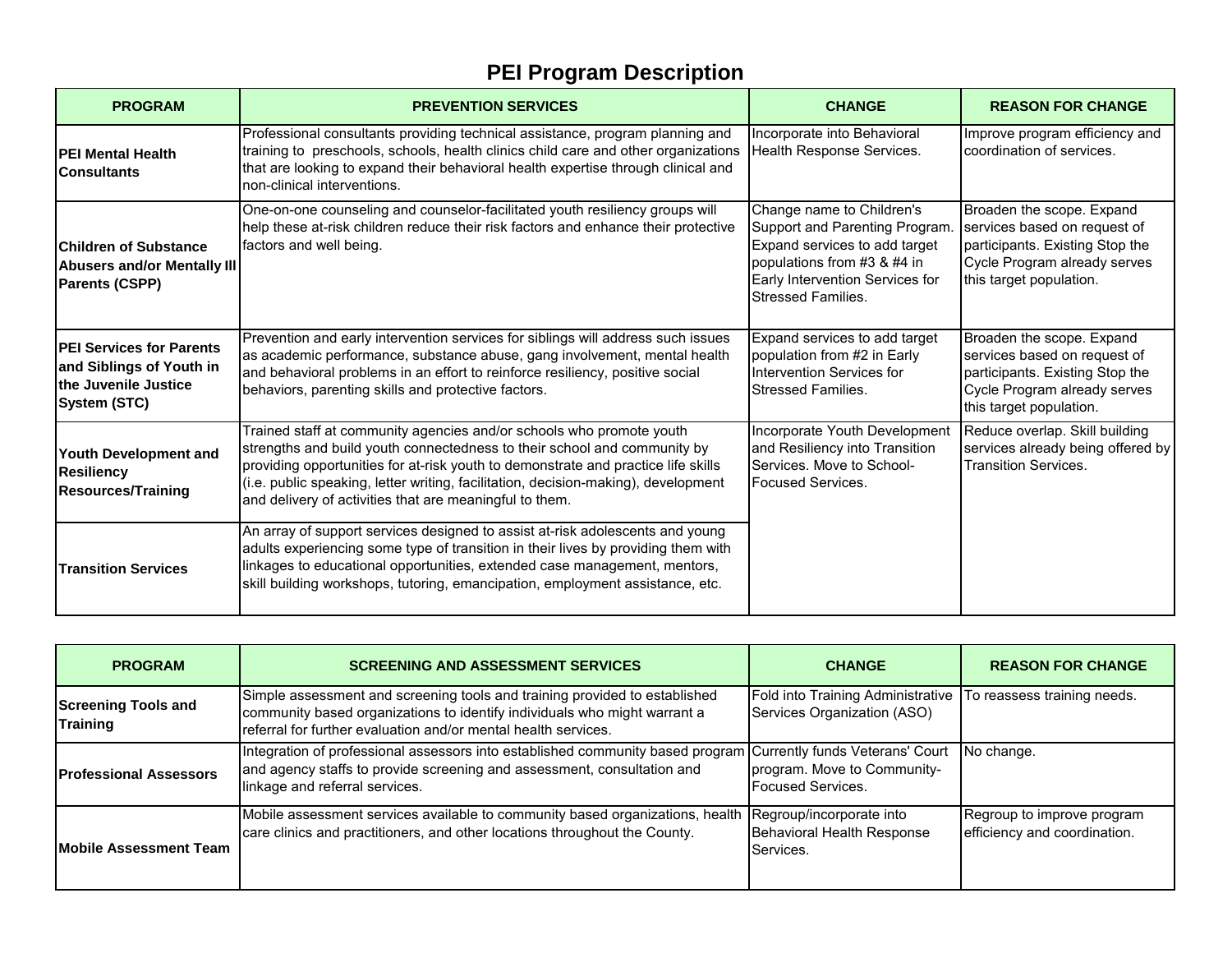| <b>PROGRAM</b>                                                         | <b>CRISIS AND REFERRAL SERVICES</b>                                                                                                                                                                                                                                                                                                                                                                                                                                                                                                                        | <b>CHANGE</b>                                                                      | <b>REASON FOR CHANGE</b>                                   |
|------------------------------------------------------------------------|------------------------------------------------------------------------------------------------------------------------------------------------------------------------------------------------------------------------------------------------------------------------------------------------------------------------------------------------------------------------------------------------------------------------------------------------------------------------------------------------------------------------------------------------------------|------------------------------------------------------------------------------------|------------------------------------------------------------|
| <b>Crisis Prevention</b><br><b>Hotline/Warm Line</b><br><b>Network</b> | The Hotline will provide immediate, confidential, and culturally competent,<br>accredited over-the-phone assistance to anyone seeking crisis and/or suicide<br>prevention services for themselves or someone they know. The Warm Line<br>Network will consist of non-crisis, peer support telephone services for individuals<br>and family members, and provide confidential, culturally competent emotional<br>support to teens, seniors, parents and other populations with special needs.                                                               | Separate Crisis Prevention<br>Hotline and Warm Line into two<br>separate programs. | Currently operate as two<br>distinctly different programs. |
| <b>Emergency/Crisis</b><br><b>Response Teams</b>                       | Teams responding to critical incidents including but not limited to: suicide,<br>disaster, either natural or man-made, multiple casualty incidents, victims or<br>witnesses to violence or crime, and significant events involving children, families<br>or known victims. Services include pre-incident risk assessment, strategic<br>planning, large and small group crisis intervention, one-on-one crisis<br>intervention, and follow up and referrals for continuance of care as needed.                                                              | Regroup/incorporate into<br>Behavioral Health Response<br>Services.                | Improve program efficiency and<br>coordination.            |
| Law Enforcement<br>Partnership                                         | Expansion of the PERT partnerships to include prevention and early intervention<br>options to enhance the ability of County mental health and partnering law<br>enforcement agencies to identify individuals at risk of developing severe mental<br>health problem before a psychiatric crisis occurs. Services would be community-<br>based and of short duration, and would allow the teams to intervene and assist<br>at-risk individuals and/or families by providing needed resources, mental health<br>counseling, referrals and follow-up contacts. |                                                                                    |                                                            |
| <b>Survivor Support Services</b>                                       | A peer support mode of services and supports delivered by persons with direct<br>experience with mental illness, especially those impacted by suicide, providing<br>follow up care and support targeting the high-risk population of those who have<br>attempted suicide and the family members/loved ones of those who have<br>committed suicide, with the specific strategy of reducing suicidal behavior and its<br>impact on family, friends and communities.                                                                                          | No change except moving to<br><b>Community Focused Services.</b>                   | Regroup.                                                   |